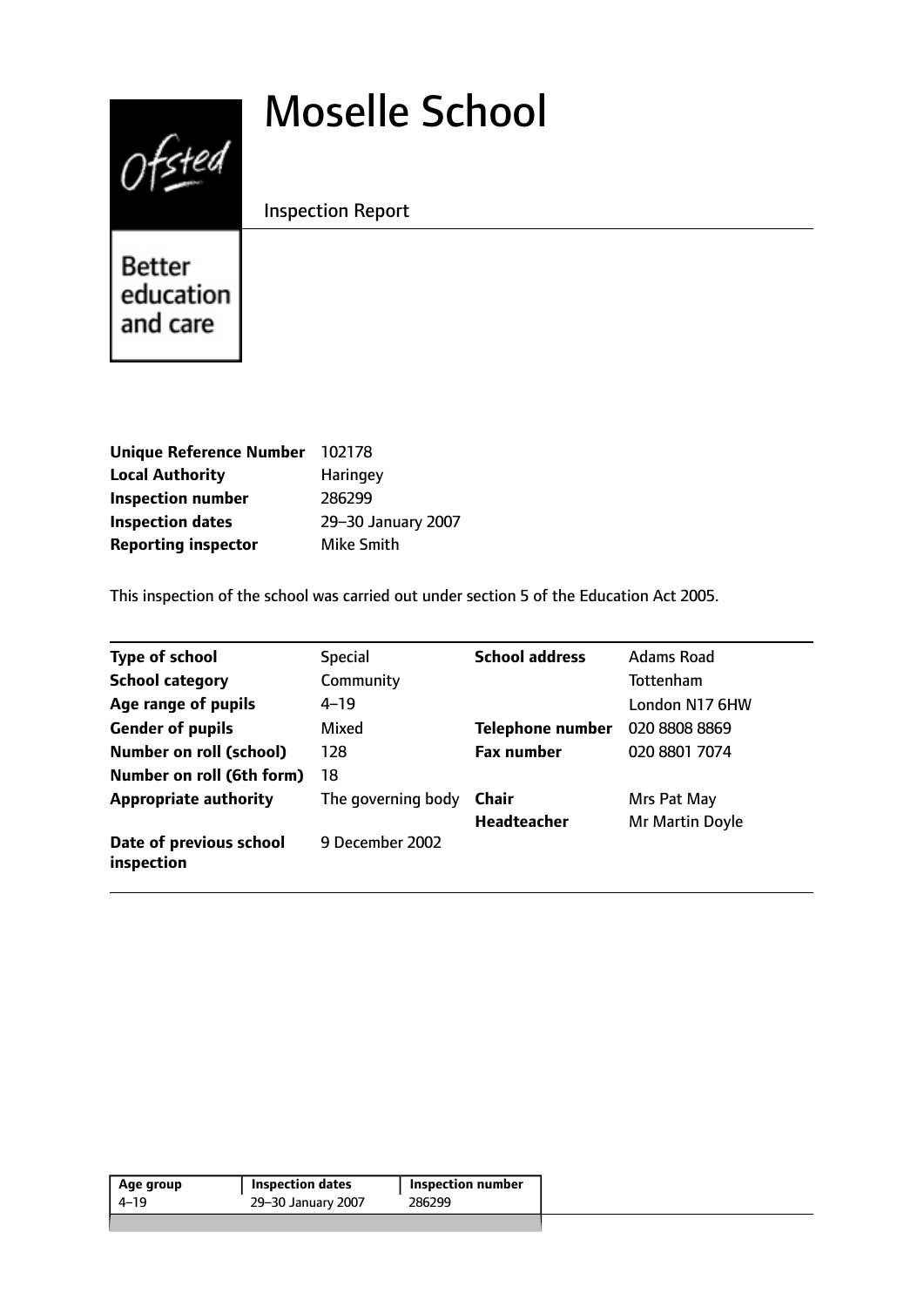© Crown copyright 2007

Website: www.ofsted.gov.uk

This document may be reproduced in whole or in part for non-commercial educational purposes, provided that the information quoted is reproduced without adaptation and the source and date of publication are stated.

Further copies of this report are obtainable from the school. Under the Education Act 2005, the school must provide a copy of this report free of charge to certain categories of people. A charge not exceeding the full cost of reproduction may be made for any other copies supplied.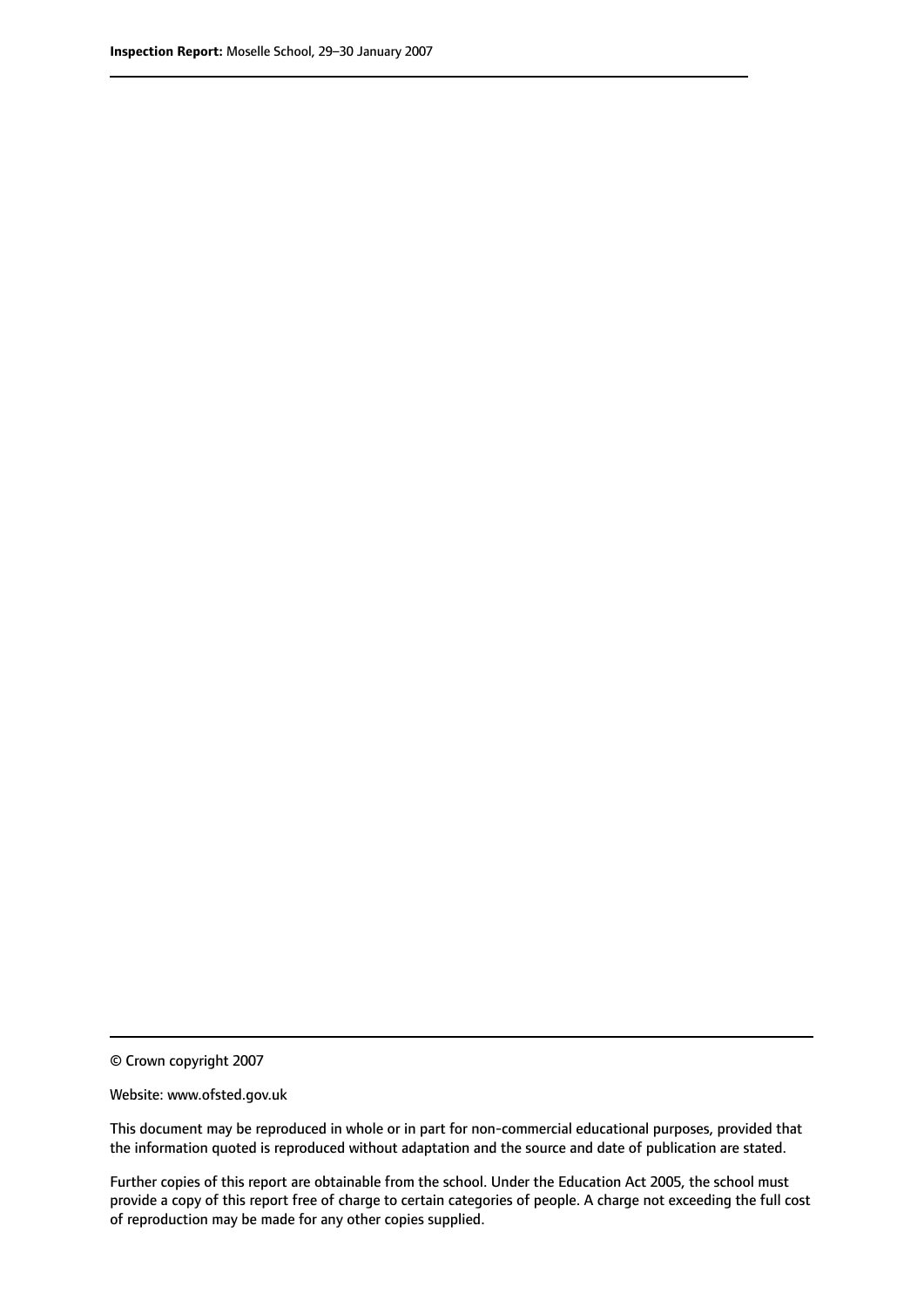# **Introduction**

The inspection was carried out by an Additional Inspector.

## **Description of the school**

Moselle School is located in Tottenham and takes pupils from a number of London authorities in addition to those from Haringey. On entry all pupils are working well below the nationally expected levels. All pupils have statements of special educational needs for their general, severe or complex learning difficulties, including those pupils with autistic spectrum disorders (ASD). Pupils come from a diverse range of socio-economic backgrounds and currently two thirds are eligible for free school meals. Over three quarters of the pupils are from minority ethnic groups, the largest being from Black African or Caribbean family backgrounds. Over a third of pupils are at an early stage of English acquisition and there are twice as many boys as girls in the school. Currently eight pupils are looked after by the local authority. The school operates from two sites, three quarters of a mile apart. The school has achieved the National Healthy School award, the Investor in People recognition and a number of other awards including Sportsmark and Activemark.

### **Key for inspection grades**

| Grade 1 | Outstanding  |
|---------|--------------|
| Grade 2 | Good         |
| Grade 3 | Satisfactory |
| Grade 4 | Inadequate   |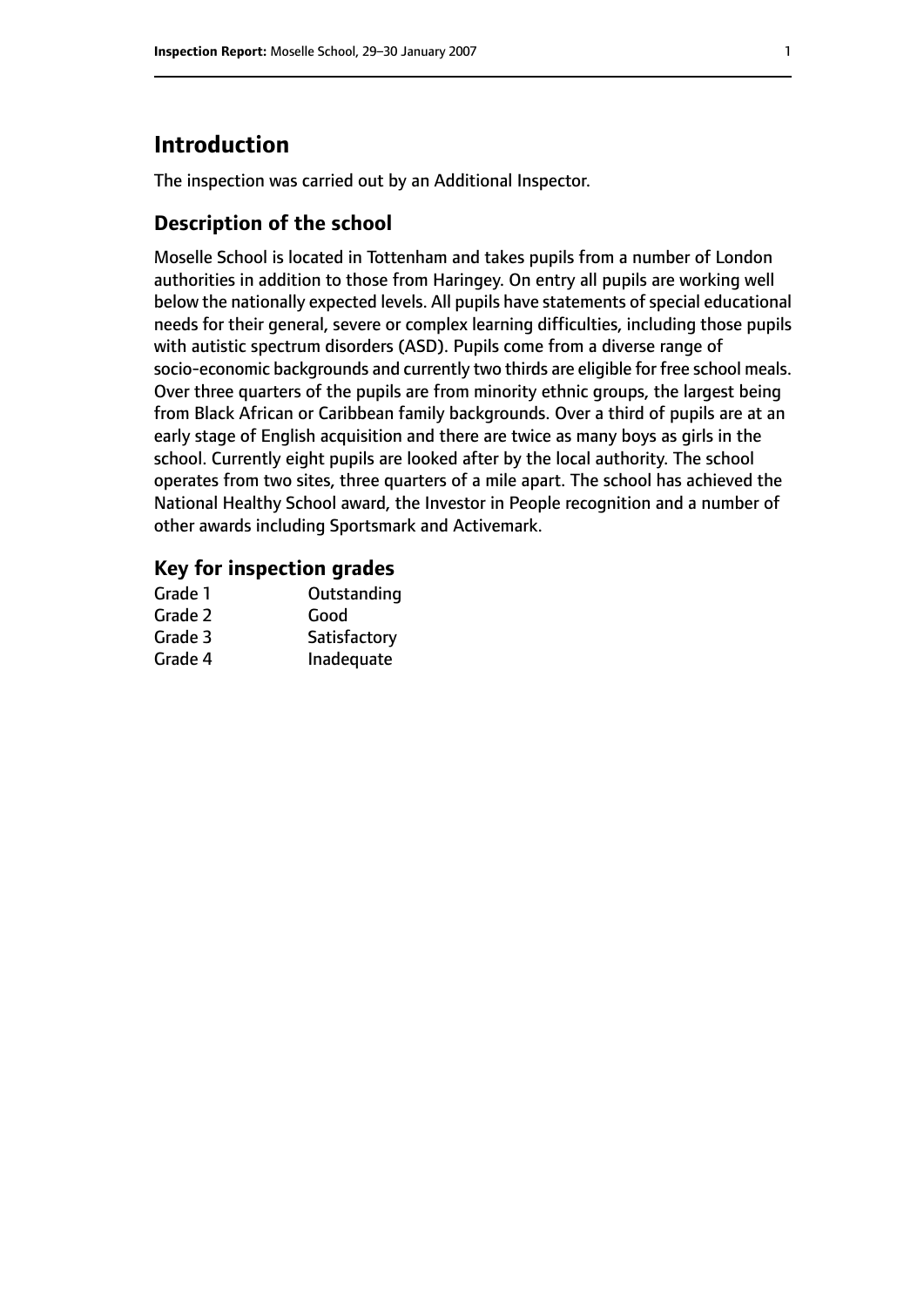# **Overall effectiveness of the school**

#### **Grade: 1**

This is an outstanding school. Leadership and management are outstanding and pupil achievement is at the heart of all decision making. The well-organised headteacher has a clear strategic vision for the school. Together with the highly motivated and effective leadership team, committed staff and well-informed governors, he continues to improve the provision and learning opportunities for all pupils. A parent, reflecting the views of many, wrote, 'I am very happy with the high standard of care, kindness, teaching and wisdom my son receives. The school accommodates his idiosyncrasies wonderfully well'. Self-evaluation strategies are very effective and development planning clearly shows the school has a clear understanding of what needs to be improved and what strategies it needs to employ to achieve success.

Pupils' standards vary enormously, but overall are well below average. There are, however, individual pupils who are reaching age related standards and who will take GCSE examinations. Given their starting points, and the severe barriers to their learning, the achievement and progress of the great majority of pupils are outstanding. Children in the Foundation Stage make excellent progress in their confidence and communication skills, which are effectively built upon as they move through the school. As the chair of governors put it, 'Pupils appreciate being valued and in turn, value themselves'. This developing confidence effectively supports pupils in their next stage of learning and in their social interactions. Pupils' outstanding progress in their personal development is due to the excellent relationships, teaching, team-work, care, support and quidance they receive for their individual needs. There is an emphasis for all pupils on independent learning, making choices and working towards their individual challenging targets which most successfully achieve.

Pupil assessment and the tracking and analysis of their progress are effective and any underachievement is quickly spotted and addressed. The curriculum offers a wide, interesting and challenging range of learning activities that effectively meets the needs of the great majority of pupils. The school is very aware of the need to continually monitor, review and develop the curriculum for those pupils with increasingly complex learning difficulties. The curriculum effectively supports pupils' personal development and the variety of sporting opportunities on offer is an undoubted strength of the school. Visits into the community and visiting specialists very effectively support pupils' learning. Additional learning opportunities arranged outside of school are excellent and greatly contribute to pupils' learning experiences and overall achievement. After-school clubs and holiday clubs organised by Team-Spirit, an independent provision based at the school, enrich pupils' learning opportunities and very effectively support their confidence and personal development. There is a strong and effective emphasis on including all pupils in all aspects of school life and there are opportunities for pupils to work alongside their mainstream peers whenever it is seen to meet the needs of individual learners. There are reciprocal arrangements for mainstream pupils to work alongside Moselle pupils when it meets their agreed needs. Pupils' spiritual, moral, social and cultural development is excellent. They are encouraged to have positive attitudes towards others and their behaviour is generally excellent. Pupils engage very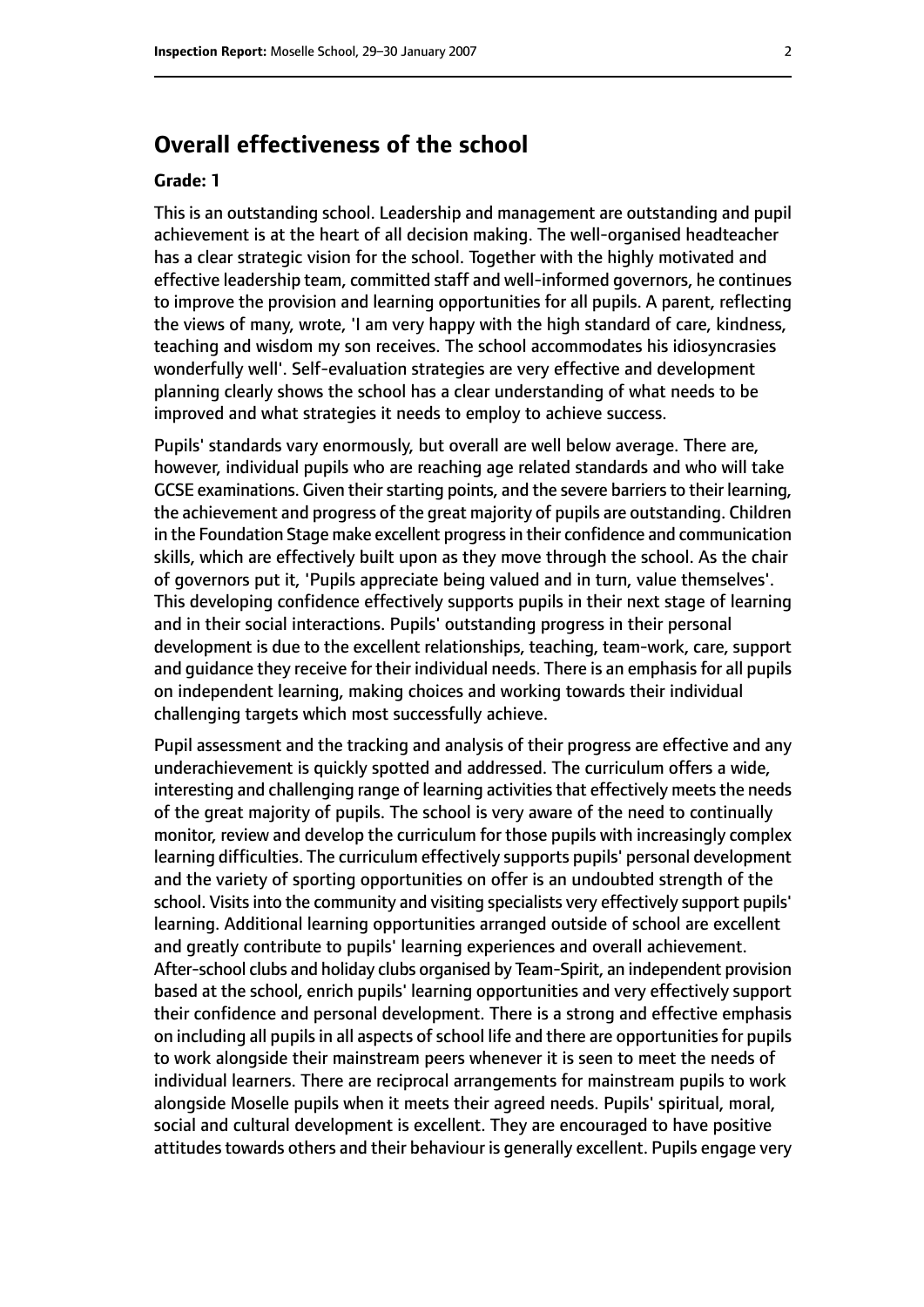enthusiastically in all learning opportunities presented to them. Since the last inspection there have been good improvements and there are increased opportunities for older pupils to study accredited courses. Governors are well-informed and take an active part in monitoring, self-evaluation and in the strategic management of the school. Leadership and management are clearly having a positive impact on the learning provision which is enabling pupils to achieve and make continued excellent progress. The capacity to continue to improve is excellent.

## **Effectiveness and efficiency of the sixth form**

#### **Grade: 1**

Post-16 students achieve well and enjoy their learning as a result of excellent teaching and a relevant curriculum. Students successfully complete modules within the 'Towards Independence' accredited course and learning is increasingly focused on community based activities. Students benefit from work-related visits and activities which helps to prepare them for their transition to college and life after school. They make excellent progress in their personal development, gaining confidence and self-esteem through their successes.

#### **What the school should do to improve further**

• Ensure that the curriculum meets the increasingly complex learning needs of all pupils.

## **Achievement and standards**

#### **Grade: 1**

#### **Grade for sixth form: 1**

Standards vary enormously. For most pupils they are well below average because of their severe learning difficulties. Despite these difficulties, the progress and achievement for the great majority of pupils are outstanding in relation to their challenging individual targets. Children in the Foundation Stage get the best possible start to their education and make excellent progress in their communication and personal development. Older students learn to be more independent and self-aware and succeed in a variety of work-related experiences and accredited courses. The school works hard to ensure that no group of pupils progress less well than any other and pupil data is effectively analysed to identify underperformance. A parent reported, 'My son has now got great confidence in himself and I give credit to the school. He understands more and more about life in general and is beginning to talk more and more'.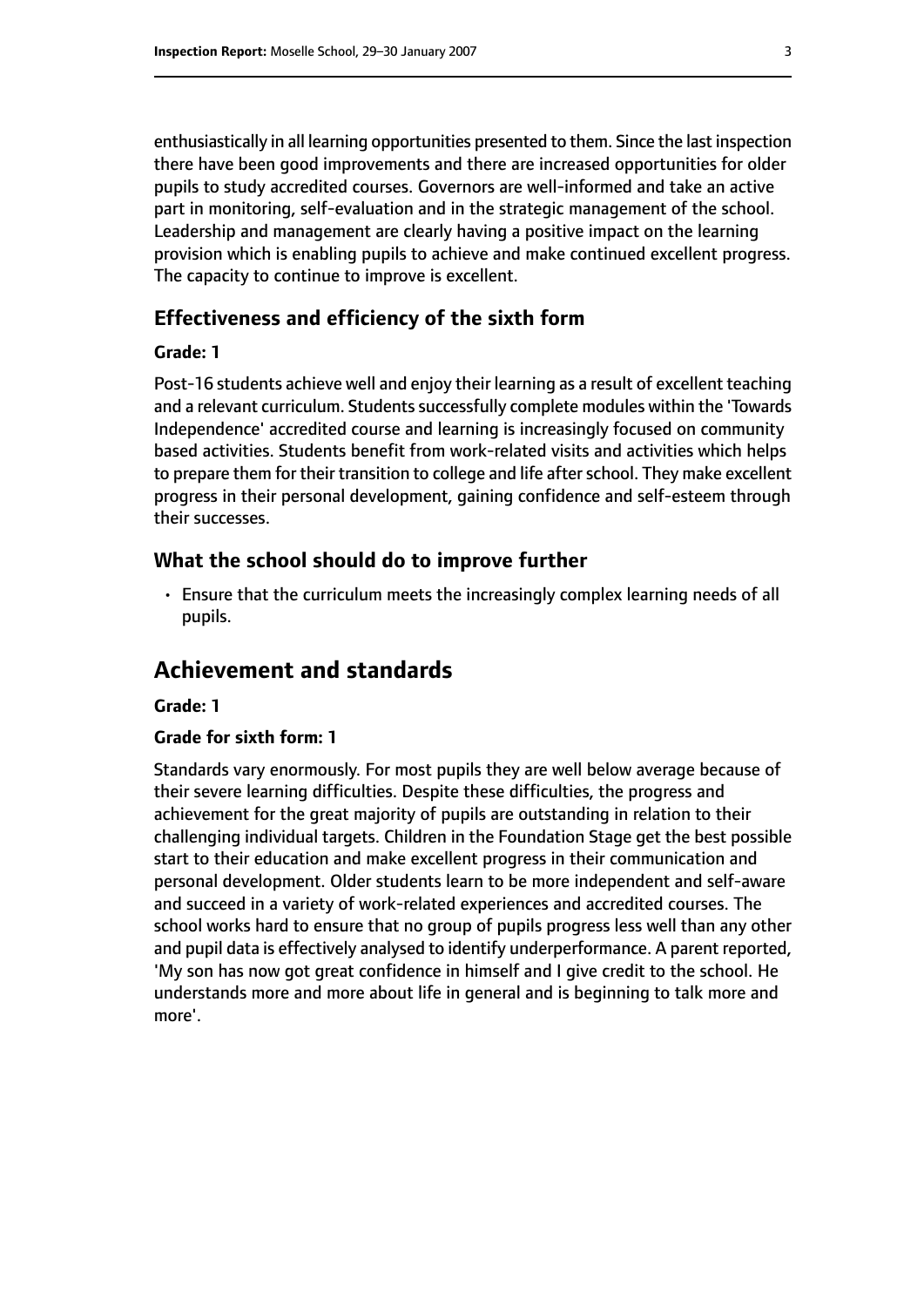# **Personal development and well-being**

#### **Grade: 1**

#### **Grade for sixth form: 1**

Pupils' personal development and well-being are outstanding. Excellent relationships and mutual respect between staff and pupils are clearly evident and ensure the positive learning environment on both sites. Pupils thoroughly enjoy all their experiences from the moment they arrive at school. One pupil said,' I love coming to school. I have lots of friends and teachers help me'. Pupils are encouraged to be aware of themselves, others, and the environment and they are well supported to become as independent as possible. Pupils relish taking responsibility whenever they can and they are encouraged to do so. Attendance is good. Pupils' understanding and contribution to the local community is excellent, even including an international dimension with links with schools abroad. Pupils contribute regularly to charities and are involved in a variety of initiatives, including a recycling project and the creation of a web-site and school magazine. Pupils feel safe and understand healthy lifestyles and can confidently talk about the importance of sporting activities. Older pupils acquire essential skills, including bicycle maintenance and take part in the school's independent travel programme. Both school sites have active pupil councils that discuss matters of importance to all pupils, report to the governing body. They know their views are listened to. Pupils' personal development is firmly supported and embedded in the everyday life of the school.

# **Quality of provision**

#### **Teaching and learning**

**Grade: 1**

#### **Grade for sixth form: 1**

Pupils make excellent progress because teaching and learning are generally outstanding, from the Foundation Stage right through to the post-16 provision. The quality of teaching and learning is systematically and effectively monitored, supported and developed. Pupils achieve their challenging targets because of the high quality of planning, teaching and support they receive for their individual needs. Lessons are made interesting for pupils, with excellent use of resources, and they respond appropriately and attentively. There are excellent relationships and behaviour management is effective, so that pupils are happy in their work. Pupils are motivated with relevant activities that meet their needs and promote independent learning. There is a positive ethos of reward and celebration for group and individual effort and achievement. Team-work is a strength and ensures pupils' personal needs are fully met so they can get the best out of their learning opportunities. The professional development opportunities for all staff fully support pupils' learning and achievement.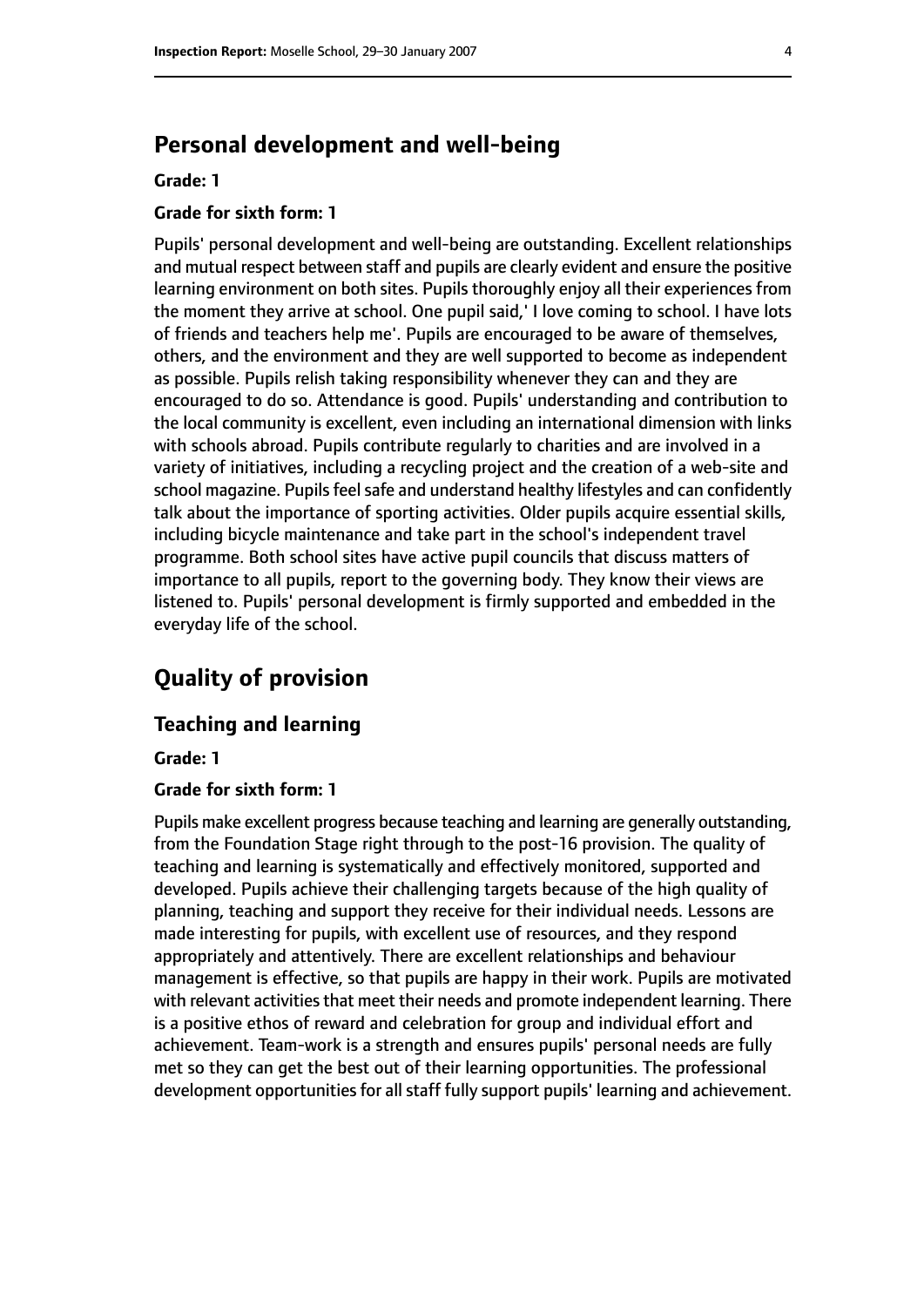#### **Curriculum and other activities**

#### **Grade: 2**

#### **Grade for sixth form: 2**

The curriculum is good and offers a broad range of experiences that support pupils' excellent personal and academic development. The school is innovative in its outlook and strives to ensure that the curriculum fully engages pupils' interest and commitment to learning. Personal, social, health and citizenship education makes a significant contribution to pupils' growing self-confidence and maturity and work is appropriately tailored to individual pupil needs. There are a wide range of sporting opportunities available and the curriculum fully supports healthy living. The school is fully aware of the need to continually review and monitor the curriculum to ensure it meets the ever increasing complexity of pupils' learning needs. There are relevant opportunities for pupils to work alongside their mainstream peers and there is a well established arrangement with an adjacent primary school. The curriculum is enriched with an outstanding range of additional opportunities, including lunchtime clubs, after-school activities and visits into the community, that reinforce and support pupils' understanding of the world around them. Older pupils take part in mosaics enterprise workshops and produce high quality goods. Residential trips are a highlight experience for pupils where they improve their independent skills, team work, and confidence and have fun engaging in a range of challenging activities. Post-16 opportunities are good and students' needs are met by a relevant range of accredited courses, college placements and work related opportunities which help to prepare them for life after school.

#### **Care, guidance and support**

#### **Grade: 1**

#### **Grade for sixth form: 1**

The care, guidance and support for pupils are outstanding. The combination of efficient school procedures and practice keeps pupils safe and secure while helping them to acquire the skills of independence. There are clear procedures for safeguarding pupils which are understood by all staff. Effective team-work ensures that there are consistent approaches and support for all pupils and personal dignity is respected at all times. Pupils receive appropriate individual guidance that ensures that they make excellent progress with their personal and academic development. There is an excellent partnership with support agencies, which ensures that the specific needs of pupils are well met. The partnership with parents and the communication between school and home are excellent. A parent wrote, 'Communication between us and the school is good. They listen to suggestions and concerns and also give us a lot of useful input'.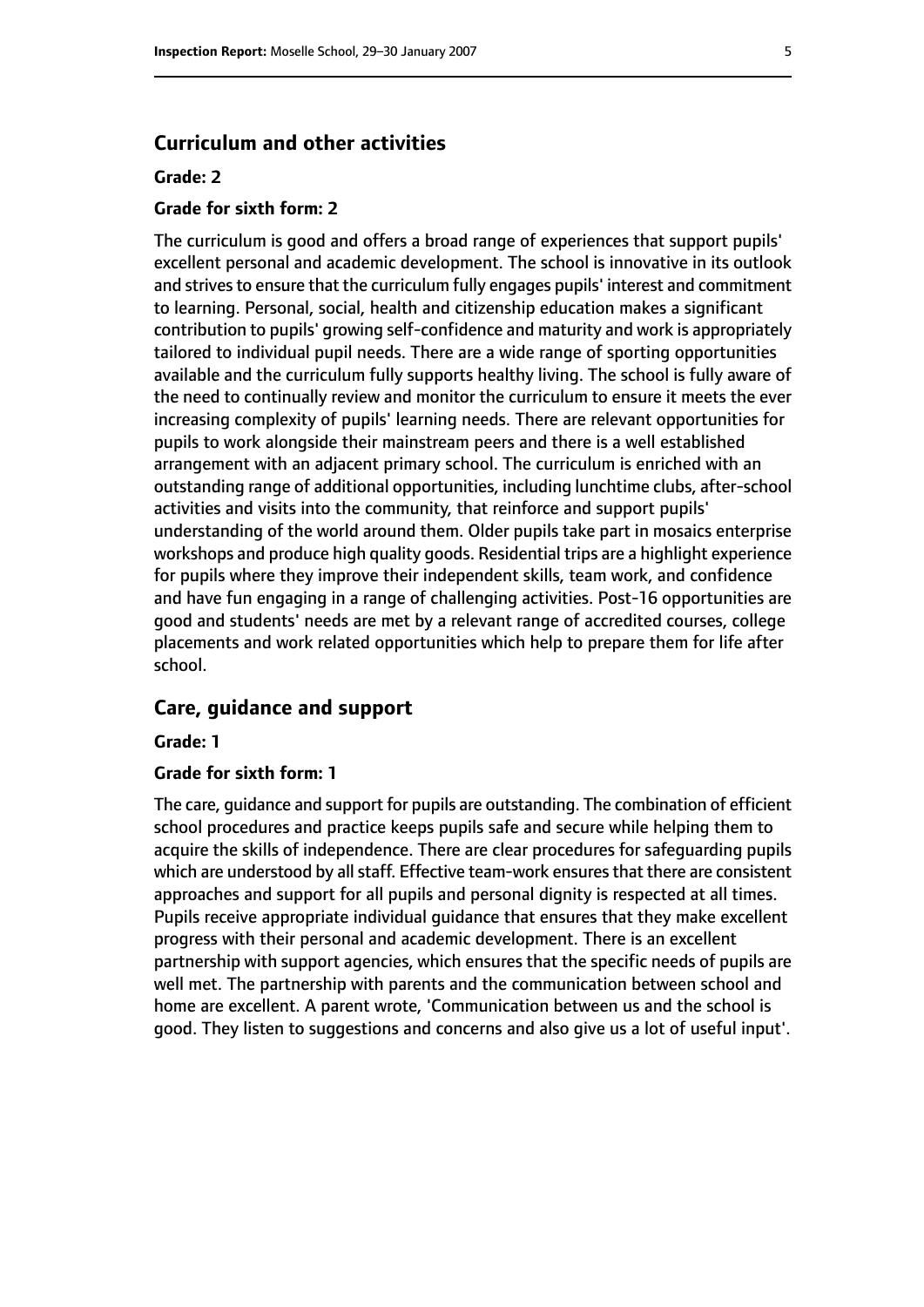## **Leadership and management**

#### **Grade: 1**

#### **Grade for sixth form: 1**

Leadership and management are outstanding. The headteacher gives excellent strategic guidance and encouragement to all staff. Senior staff have clear roles. They are fully committed and effective in fulfilling their responsibilities, ensuring the smooth and positive running of both sites. There is a clear focus on continual school improvement for the benefit of pupils. The impact of everyone's work is clearly reflected in the outstanding care, guidance and support for pupils and the excellent progress they make. This is consistent across both sites. Through wide and effective consultation and self-evaluation, areas for improvement and strategies for action are clearly identified. There are high expectations made of staff, their work is valued and morale is high. They, in turn, have high expectations of pupils. Parents and pupils appreciate the commitment and dedication of staff in supporting their children and encouraging the highest achievement. The school works extremely effectively with external support agencies ensuring that appropriate planning and support is coordinated to support pupils' individual needs. A parent summed up the feelings of many when she said, 'Thank you for your hard work, dedication and inspiration given to my son over the years, for your caring and supportive attitudes, patience and perseverance in helping him to learn and to all the support given to me as a parent'. Inspection evidence supports this view.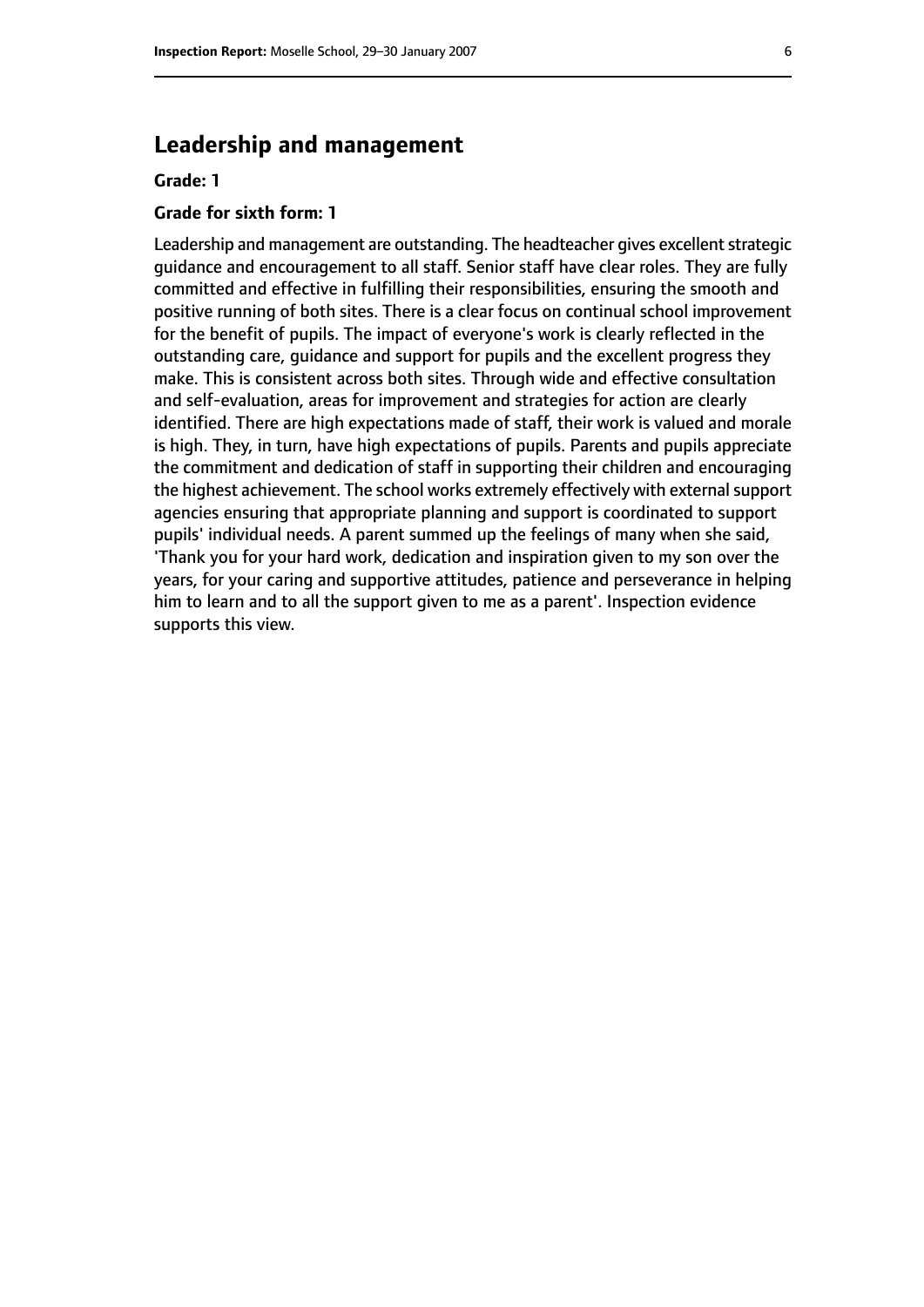**Any complaints about the inspection or the report should be made following the procedures set out inthe guidance 'Complaints about school inspection', whichis available from Ofsted's website: www.ofsted.gov.uk.**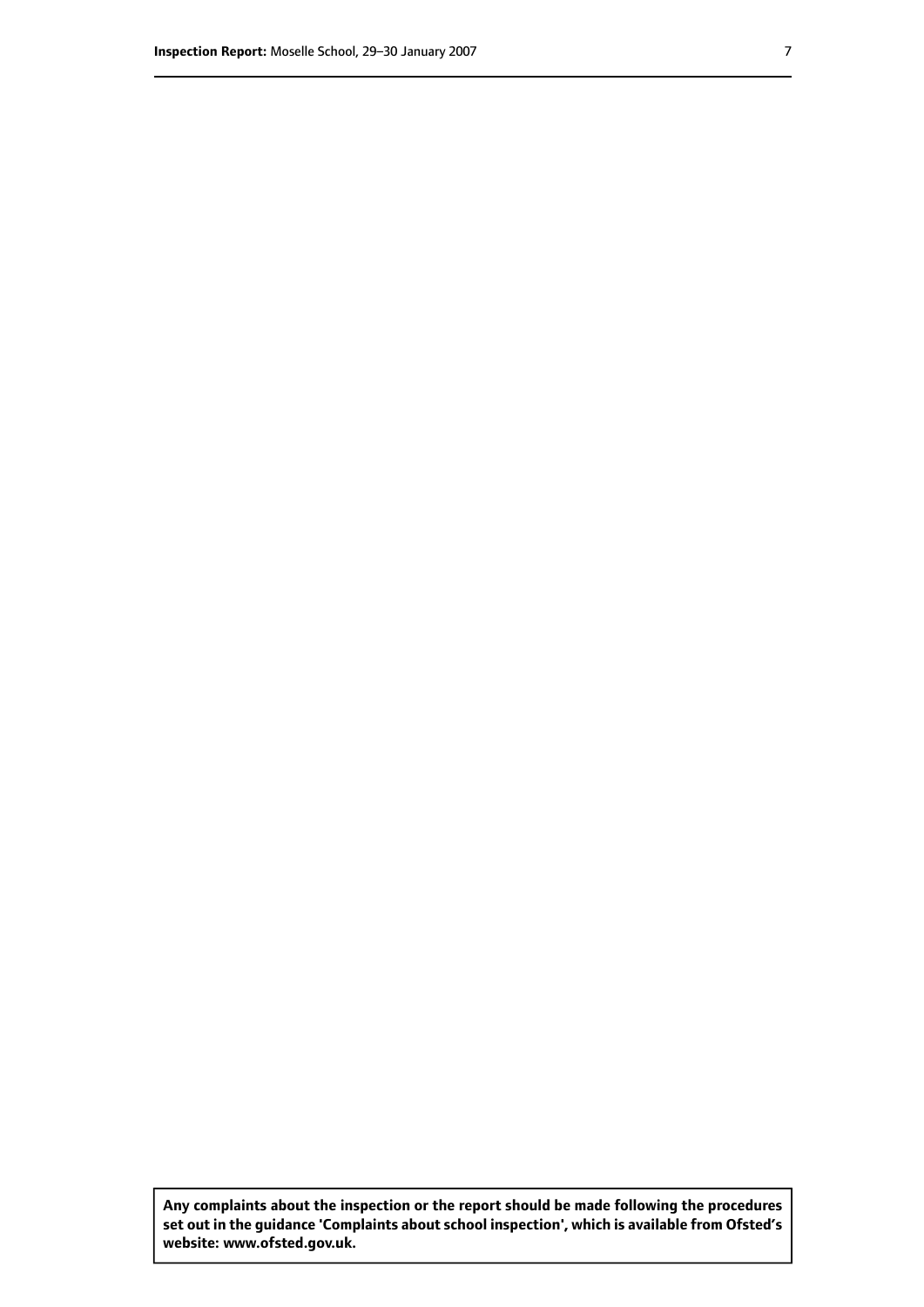# **Inspection judgements**

| $^\text{!}$ Key to judgements: grade 1 is outstanding, grade 2 good, grade 3 satisfactory, $\,$ $\,$ $\,$ | School         | $16-19$ |
|-----------------------------------------------------------------------------------------------------------|----------------|---------|
| and grade 4 inadeguate                                                                                    | <b>Overall</b> |         |

# **Overall effectiveness**

| How effective, efficient and inclusive is the provision of<br>education, integrated care and any extended services in meeting<br>the needs of learners? |     |     |
|---------------------------------------------------------------------------------------------------------------------------------------------------------|-----|-----|
| How well does the school work in partnership with others to<br>promote learners' well-being?                                                            |     |     |
| The quality and standards in the Foundation Stage                                                                                                       |     |     |
| The effectiveness of the school's self-evaluation                                                                                                       |     |     |
| The capacity to make any necessary improvements                                                                                                         |     |     |
| Effective steps have been taken to promote improvement since<br>the last inspection                                                                     | Yes | Yes |

# **Achievement and standards**

| How well do learners achieve?                                                                               |  |
|-------------------------------------------------------------------------------------------------------------|--|
| The standards <sup>1</sup> reached by learners                                                              |  |
| How well learners make progress, taking account of any significant<br>variations between groups of learners |  |
| How well learners with learning difficulties and disabilities make<br>progress                              |  |

## **Personal development and well-being**

| How good is the overall personal development and               |  |
|----------------------------------------------------------------|--|
| well-being of the learners?                                    |  |
| The extent of learners' spiritual, moral, social and cultural  |  |
| development                                                    |  |
| The behaviour of learners                                      |  |
| The attendance of learners                                     |  |
| How well learners enjoy their education                        |  |
| The extent to which learners adopt safe practices              |  |
| The extent to which learners adopt healthy lifestyles          |  |
| The extent to which learners make a positive contribution to   |  |
| the community                                                  |  |
| How well learners develop workplace and other skills that will |  |
| contribute to their future economic well-being                 |  |

## **The quality of provision**

| How effective are teaching and learning in meeting the<br>full range of the learners' needs?          |  |
|-------------------------------------------------------------------------------------------------------|--|
| How well do the curriculum and other activities meet the<br>range of needs and interests of learners? |  |
| How well are learners cared for, guided and supported?                                                |  |

 $^1$  Grade 1 - Exceptionally and consistently high; Grade 2 - Generally above average with none significantly below average; Grade 3 - Broadly average to below average; Grade 4 - Exceptionally low.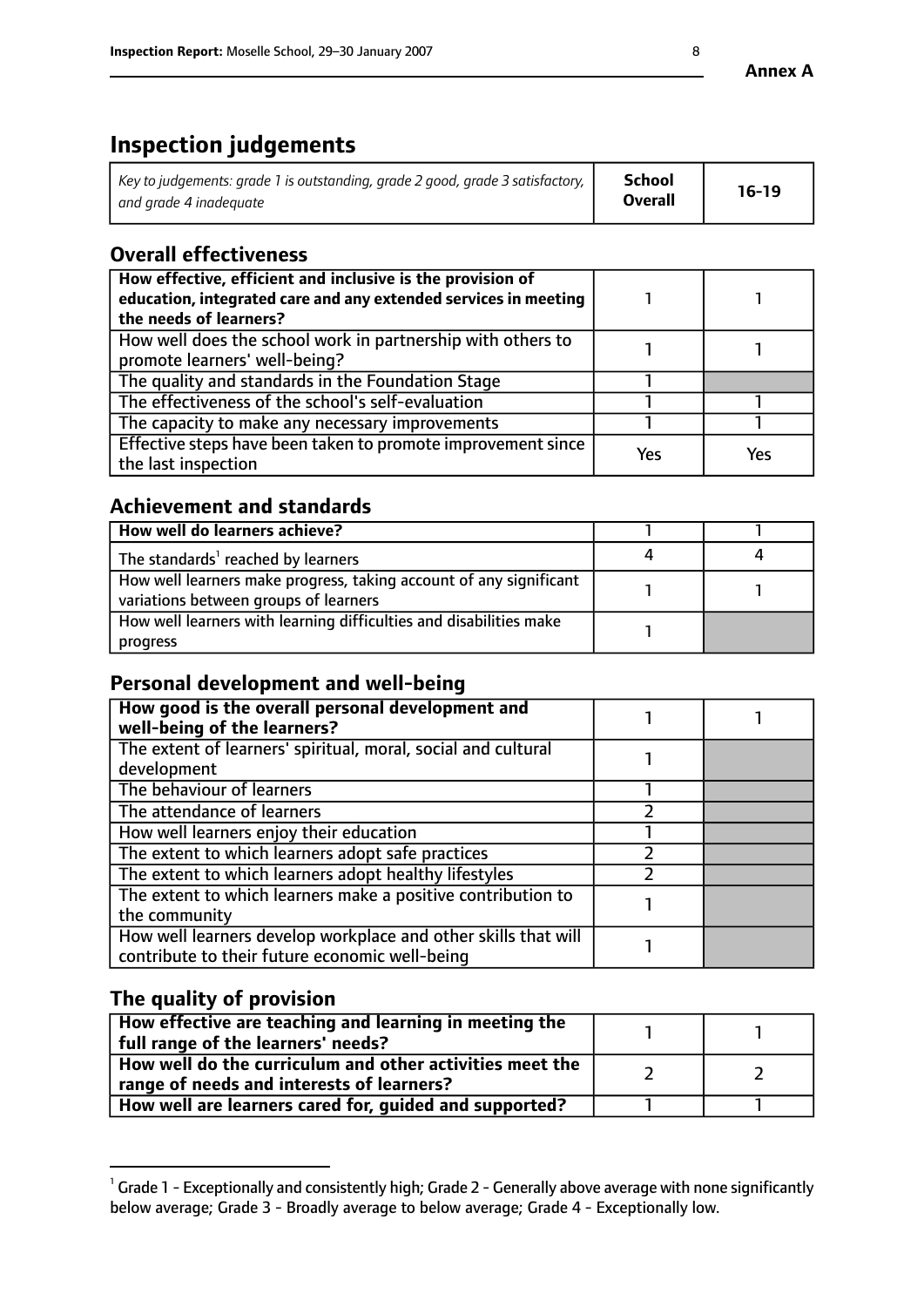# **Leadership and management**

| How effective are leadership and management in raising<br>achievement and supporting all learners?                                                 |     |            |
|----------------------------------------------------------------------------------------------------------------------------------------------------|-----|------------|
| How effectively leaders and managers at all levels set clear<br>direction leading to improvement and promote high quality of<br>care and education |     |            |
| How effectively performance is monitored, evaluated and<br>improved to meet challenging targets                                                    |     |            |
| How well equality of opportunity is promoted and discrimination<br>tackled so that all learners achieve as well as they can                        |     |            |
| How effectively and efficiently resources, including staff, are<br>deployed to achieve value for money                                             |     |            |
| The extent to which governors and other supervisory boards<br>discharge their responsibilities                                                     |     |            |
| Do procedures for safequarding learners meet current<br>qovernment requirements?                                                                   | Yes | <b>Yes</b> |
| Does this school require special measures?                                                                                                         | No  |            |
| Does this school require a notice to improve?                                                                                                      | No  |            |